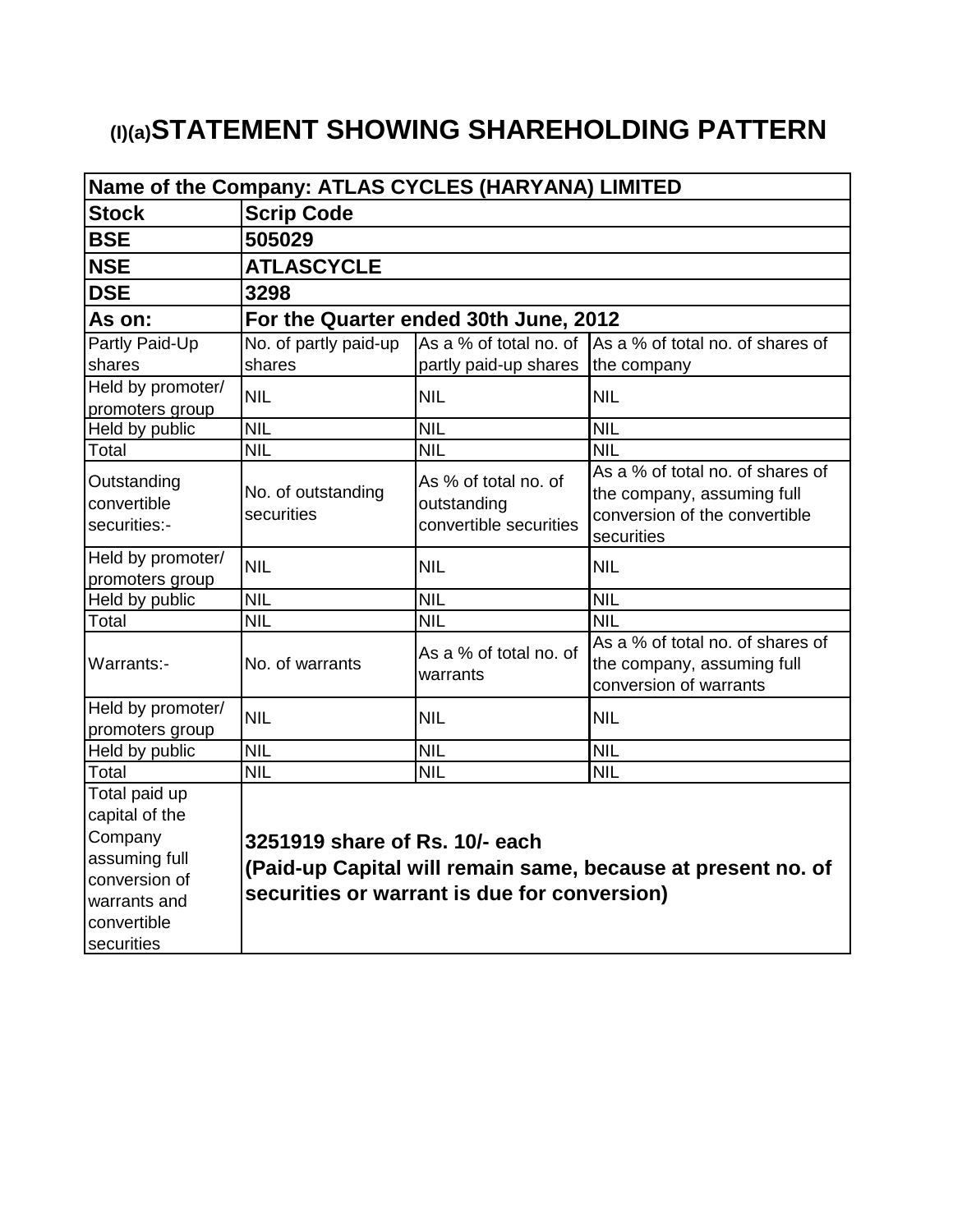| Category            | <b>Category of Shareholder</b>                                             | Number of           | <b>Total number</b> | <b>Number of shares</b><br>held in  | Total shareholding as a<br>percentage of total number of<br>shares |                                 | Shares Pledged or<br>otherwise encumbered |                             |
|---------------------|----------------------------------------------------------------------------|---------------------|---------------------|-------------------------------------|--------------------------------------------------------------------|---------------------------------|-------------------------------------------|-----------------------------|
| Code                |                                                                            | <b>Shareholders</b> | of shares           | dematerialized form As a percentage | of $(A+B)$                                                         | As a percentage<br>of $(A+B+C)$ | Number of<br>shares                       | As a<br>percentage          |
| (1)                 | (II)                                                                       | (III)               | (IV)                | (V)                                 | (VI)                                                               | (VII)                           | (VIII)                                    | $(IX)$ =<br>(VIII)/(IV)*100 |
| (A)                 | SHAREHOLDING OF PROMOTER AND PROMOTER GROUP                                |                     |                     |                                     |                                                                    |                                 |                                           |                             |
| (1)                 | Indian<br>Individuals/Hindu                                                |                     |                     |                                     |                                                                    |                                 |                                           |                             |
| (a)                 | <b>Undivided Family</b>                                                    | 36                  | 866823              | 690110                              | 26.656                                                             | 26.656                          | 0.000                                     | 0.000                       |
| (b)                 | Central Gov/ State Gov.                                                    | $\overline{0}$      | $\Omega$            | $\overline{0}$                      | 0.000                                                              | 0.000                           | 0.000                                     | 0.000                       |
| (c)<br>(d)          | <b>Bodies Corporate</b><br>Financial Inst./ Banks                          | 4<br>0              | 620616<br>0         | $\overline{0}$<br>$\overline{0}$    | 19.085<br>0.000                                                    | 19.085<br>0.000                 | 0.000<br>0.000                            | 0.000<br>0.000              |
| (e)                 | Any Other (specify)                                                        | $\mathbf 0$         | $\Omega$            | $\Omega$                            | 0.000                                                              | 0.000                           | 0.000                                     | 0.000                       |
|                     | SUB-TOTAL (A)(1)                                                           | 40                  | 1487439             | 690110                              | 45.741                                                             | 45.741                          | 0.000                                     | 0.000                       |
| (2)                 | Foreign                                                                    |                     |                     |                                     |                                                                    |                                 |                                           |                             |
| (a)                 | Individuals (NRI)/<br>Individuals/ Foreign                                 | 0                   | 0                   | $\overline{0}$                      | 0.000                                                              | 0.000                           | 0.000                                     | 0.000                       |
|                     | Individuals                                                                |                     |                     |                                     |                                                                    |                                 |                                           |                             |
| (b)                 | <b>Bodies Corporate</b>                                                    | $\mathbf 0$         | 0                   | $\overline{0}$                      | 0.000                                                              | 0.000                           | 0.000                                     | 0.000                       |
| (c)                 | Institutions                                                               | $\overline{0}$      | $\pmb{0}$           | $\overline{0}$                      | 0.000                                                              | 0.000                           | 0.000                                     | 0.000                       |
| (d)                 | Qualified Foreign<br>Investor                                              | 0                   | 0                   | $\overline{0}$                      | 0.000                                                              | 0.000                           | 0.000                                     | 0.000                       |
| (e)                 | Any Other (specify)                                                        | 0                   | $\pmb{0}$           | $\overline{0}$                      | 0.000                                                              | 0.000                           | 0.000                                     | 0.000                       |
|                     | SUB-TOTAL (A)(2)                                                           | 0                   | $\mathbf{0}$        | $\mathbf{0}$                        | 0.000                                                              | 0.000                           | 0.000                                     | 0.000                       |
|                     | <b>TOTAL SHAREHOLDING OF</b><br><b>PROMOTER AND PROMOTER</b>               | 40                  | 1487439             | 690110                              | 45.741                                                             | 45.741                          | 0.000                                     | 0.000                       |
|                     | GROUP (A)=(A)(1)+(A)(2)                                                    |                     |                     |                                     |                                                                    |                                 |                                           |                             |
| (B)                 | <b>PUBLIC SHAREHOLDING</b>                                                 |                     |                     |                                     |                                                                    |                                 |                                           |                             |
|                     |                                                                            |                     |                     |                                     |                                                                    |                                 |                                           |                             |
| (1)<br>(a)          | <b>Institutions</b><br>Mututal Funds/ UTI                                  | 2                   | 953                 | $\overline{0}$                      | 0.029                                                              | 0.029                           | N/A                                       | N/A                         |
| (b)                 | Financial Inst.                                                            | 1                   | 76                  | $\overline{76}$                     | 0.002                                                              | 0.002                           | N/A                                       | N/A                         |
| (c)                 | Central Gov/ State Gov.                                                    | $\mathbf 0$         | 0                   | $\overline{0}$                      | 0.000                                                              | 0.000                           | N/A                                       | N/A                         |
| (d)                 | Venture Capital Funds                                                      | $\overline{0}$      | $\pmb{0}$           | $\overline{0}$                      | 0.000                                                              | 0.000                           | N/A                                       | N/A                         |
| (e)                 | Insurance companies<br>Foreign Institutional                               | 0                   | $\overline{0}$      | $\overline{0}$                      | 0.000                                                              | 0.000                           | N/A                                       | N/A                         |
| (f)                 | Investors                                                                  | 0                   | $\overline{0}$      | $\overline{0}$                      | 0.000                                                              | 0.000                           | N/A                                       | N/A                         |
| (g)                 | Foreign Venture capital                                                    | $\overline{0}$      | $\overline{0}$      | $\overline{0}$                      | 0.000                                                              | 0.000                           | N/A                                       | N/A                         |
|                     | Investors<br>Qualified Foreign                                             |                     |                     |                                     |                                                                    |                                 |                                           |                             |
| (h)                 | Investor                                                                   | 0                   | $\overline{0}$      | $\overline{0}$                      | 0.000                                                              | 0.000                           | N/A                                       | N/A                         |
| (i)                 | Any Other (specify) FDI                                                    | 0                   | $\overline{0}$      | $\overline{0}$                      | 0.000                                                              | 0.000                           | N/A                                       | N/A                         |
|                     | SUB-TOTAL (B)(1)                                                           | 3                   | 1029                | 76                                  | 0.031                                                              | 0.031                           | N/A                                       | N/A                         |
| (2)<br>(a)          | <b>Non-Institutions</b><br><b>Bodies Corporate</b>                         | 174                 | 242107              | 236734                              | 7.445                                                              | 7.445                           | N/A                                       | N/A                         |
|                     | Individuals-                                                               |                     |                     |                                     |                                                                    |                                 |                                           |                             |
|                     | i. Individual shareholder                                                  | 8697                | 1044617             | 812665                              | 32.123                                                             | 32.123                          | N/A                                       | N/A                         |
|                     | holding nominal share                                                      |                     |                     |                                     |                                                                    |                                 |                                           |                             |
| (b)                 | capital upto Rs. 1 lac<br>ii. Individual shareholder                       |                     |                     |                                     |                                                                    |                                 |                                           |                             |
|                     | holding nominal share                                                      |                     |                     |                                     |                                                                    |                                 |                                           |                             |
|                     | capital in excess of Rs. 1                                                 | 14                  | 451533              | 427763                              | 13.885                                                             | 13.885                          | N/A                                       | N/A                         |
|                     | lac<br><b>Qualified Foreign</b>                                            |                     |                     |                                     |                                                                    |                                 |                                           |                             |
| (c)                 | Investor                                                                   | 0                   | $\mathbf 0$         | $\overline{0}$                      | 0.000                                                              | 0.000                           | N/A                                       | N/A                         |
|                     | Any other (specify)                                                        |                     |                     |                                     |                                                                    |                                 |                                           |                             |
| (d)                 | Non-Resident Indian /                                                      | 48                  | 5788                | 5436                                | 0.178                                                              | 0.178                           | N/A                                       | N/A                         |
|                     | <b>OCB</b><br>Any other (specify)                                          |                     |                     |                                     |                                                                    |                                 |                                           |                             |
| (e)                 | <b>Clearing Member</b>                                                     | 68                  | 18101               | 18101                               | 0.557                                                              | 0.557                           | N/A                                       | N/A                         |
| (f)                 | Any other (specify)                                                        | 2                   | 1305                | 1305                                | 0.040                                                              | 0.040                           | N/A                                       | N/A                         |
|                     | <b>Trust</b><br>SUB-TOTAL (B)(2)                                           | 9003                | 1763451             | 1502004                             | 54.228                                                             | 54.228                          | N/A                                       | N/A                         |
| <b>TOTAL PUBLIC</b> |                                                                            |                     |                     |                                     |                                                                    |                                 |                                           |                             |
|                     | <b>SHAREHOLDING</b>                                                        | 9006                | 1764480             | 1502080                             | 54.259                                                             | 54.259                          | N/A                                       | N/A                         |
|                     | $(B)=(B)(1)+(B)(2)$                                                        |                     |                     |                                     |                                                                    |                                 |                                           |                             |
|                     |                                                                            |                     |                     |                                     | 100.000                                                            |                                 |                                           |                             |
|                     | TOTAL (A)+(B)                                                              | 9046                | 3251919             | 2192190                             |                                                                    | 100.000 N/A                     |                                           | N/A                         |
| (C)                 | SHARES HELD BY CUSTODIANS AND AGAINST WHICH DEP. RECEIPTS HAVE BEEN ISSUED |                     |                     |                                     |                                                                    |                                 |                                           |                             |
| (a)                 | <b>DEPOSITORY</b>                                                          | 0                   | $\mathbf 0$         | $\overline{0}$                      | 0                                                                  | 0                               | N/A                                       | N/A                         |
|                     | <b>RECEIPTS</b><br><b>SUB-TOTAL (C)(1)</b>                                 | n                   | $\Omega$            | $\mathbf{0}$                        | O                                                                  | Û                               | N/A                                       | N/A                         |

## **STATEMENT SHOWING SHAREHOLDING PATTERN**

|                                                                                                                                                   |      |         |         |         |         | .     |       |
|---------------------------------------------------------------------------------------------------------------------------------------------------|------|---------|---------|---------|---------|-------|-------|
| <b>ITOTAL SHARES HELD BY</b><br><b>CUSTODIANS AND AGAINST</b><br><b>IWHICH DEP. RECEIPTS HAVE</b><br>$\overline{\mathsf{BEEN}}$ ISSUED (C)=(C)(1) |      |         |         |         |         | N/A   | N/A   |
| $\left $ Grand Total (A) + (B) + (C)                                                                                                              | 9046 | 3251919 | 2192190 | 100.000 | 100.000 | 0.000 | 0.000 |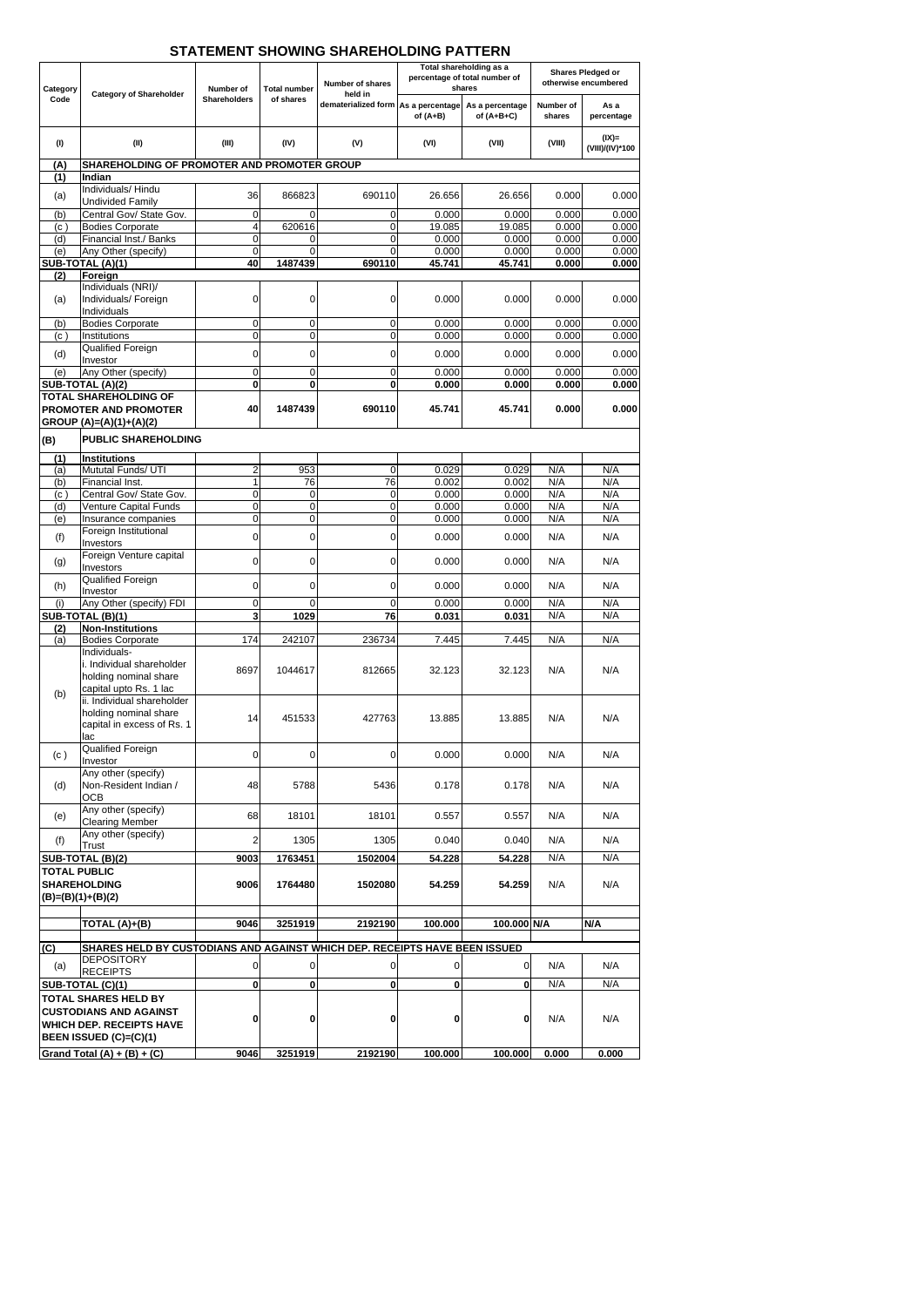|                |                                           |                          | <b>Details of Shares held</b>          | <b>Encumbered Shares</b> |                    |                                                                |
|----------------|-------------------------------------------|--------------------------|----------------------------------------|--------------------------|--------------------|----------------------------------------------------------------|
| Sr. No.        | Name of the shareholder                   | Number of<br>shares held | As a % of grand<br>total $(A)+(B)+(C)$ | No.                      | As a percentage    | As a % of grand total<br>$(A)+(B+(C)$ of sub-<br>clause (I)(a) |
| (1)            | (II)                                      | (III)                    | (IV)                                   | (V)                      | (VI)=(V)/(III)*100 | (VII)                                                          |
|                | <b>INDIVIDUALS (HUF)</b>                  |                          |                                        |                          |                    |                                                                |
| 1              | <b>SHRI SANJAY KAPUR</b>                  | 156938                   | 4.826                                  | 0                        | 0.00               | 0.00                                                           |
| $\overline{c}$ | <b>SHRI VIKRAM KAPUR</b>                  | 45534                    | 1.400                                  | 0                        | 0.00               | 0.00                                                           |
| 3              | SHRI VIKRAM KAPUR (HUF)                   | 20660                    | 0.635                                  | 0                        | 0.00               | 0.00                                                           |
| 4              | SHRI GAUTAM KAPUR                         | 100595                   | 3.093                                  | 0                        | 0.00               | 0.00                                                           |
| 5              | <b>SHRI GIRISH KAPUR</b>                  | 100130                   | 3.079                                  | 0                        | 0.00               | 0.00                                                           |
| 6              | <b>SHRI RAJIV KAPUR</b>                   | 37520                    | 1.154                                  | $\overline{0}$           | 0.00               | 0.00                                                           |
| $\overline{7}$ | SHRI RAJIV KAPUR (HUF)                    | 52844                    | 1.625                                  | $\mathbf 0$              | 0.00               | 0.00                                                           |
| 8              | SHRI JAI DEV KAPUR                        | 74661                    | 2.296                                  | 0                        | 0.00               | 0.00                                                           |
| 9              | <b>SHRI SALIL KAPUR</b>                   | 353                      | 0.011                                  | 0                        | 0.00               | 0.00                                                           |
| 10             | <b>SHRI ARUN KAPUR</b>                    | 39276                    | 1.208                                  | $\overline{0}$           | 0.00               | 0.00                                                           |
| 11             | <b>SMT. NEELY KAPUR</b>                   | 162                      | 0.005                                  | 0                        | 0.00               | 0.00                                                           |
| 12             | <b>SHRI ANGAD KAPUR</b>                   | 25900                    | 0.796                                  | $\mathbf 0$              | 0.00               | 0.00                                                           |
| 13             | MS. MEERA KAPUR                           | 11823                    | 0.364                                  | 0                        | 0.00               | 0.00                                                           |
| 14             | <b>SMT. BIMLA KAPUR</b>                   | 15695                    | 0.483                                  | $\mathbf 0$              | 0.00               | 0.00                                                           |
| 15             | SHRI B. D. KAPUR (HUF)                    | 18119                    | 0.557                                  | $\mathbf 0$              | 0.00               | 0.00                                                           |
| 16             | MS. MADHU BAWA                            | 1018                     | 0.031                                  | 0                        | 0.00               | 0.00                                                           |
| 17             | <b>SMT. RASHMI KAPUR</b>                  | 478                      | 0.015                                  | $\overline{0}$           | 0.00               | 0.00                                                           |
| 18             | <b>MS ACHLA BAWA</b>                      | 950                      | 0.029                                  | 0                        | 0.00               | 0.00                                                           |
| 19             | <b>SHRI RAHUL KAPUR</b>                   | 12828                    | 0.394                                  | 0                        | 0.00               | 0.00                                                           |
| 20             | SHRI RISHAV KAPUR                         | 12829                    | 0.395                                  | 0                        | 0.00               | 0.00                                                           |
| 21             | RADHIKA GIRISH KAPUR                      | 11238                    | 0.346                                  | $\mathbf 0$              | 0.00               | 0.00                                                           |
| 22             | <b>BINDU KAPUR</b>                        | 12081                    | 0.372                                  | 0                        | 0.00               | 0.00                                                           |
| 23             | SHRI ABHINAV KAPUR                        | 24350                    | 0.749                                  | 0                        | 0.00               | 0.00                                                           |
| 24             | <b>MALTI MEHRA</b>                        |                          | 0.000                                  | 0                        | 0.00               | 0.00                                                           |
| 25             | <b>SITA SINGH</b>                         | 2668                     | 0.082                                  | $\mathbf 0$              | 0.00               | 0.00                                                           |
| 26             | SHRI ASHWNI KAPUR                         | 13099                    | 0.403                                  | 0                        | 0.00               | 0.00                                                           |
| 27             | PRASHANT KAPUR                            | 13099                    | 0.403                                  | $\mathbf 0$              | 0.00               | 0.00                                                           |
| 28             | <b>SHAKSHI KAPUR</b>                      | 7635                     | 0.235                                  | 0                        | 0.00               | 0.00                                                           |
| 29             | <b>SIDHANT KAPUR</b>                      | 26198                    | 0.806                                  | $\overline{0}$           | 0.00               | 0.00                                                           |
| 30             | <b>MS RENU KAPUR</b>                      | 1                        | 0.000                                  | 0                        | 0.00               | 0.00                                                           |
| 31             | SHRI JAGDISH KAPUR (HUF)<br><b>BIGGER</b> | 17224                    | 0.530                                  | 0                        | 0.00               | 0.00                                                           |
| 32             | <b>MS MADHVI MALHOTRA</b>                 | 10916                    | 0.336                                  | $\overline{0}$           | 0.00               | 0.00                                                           |
|                | <b>BODIES CORPORATE</b>                   |                          |                                        |                          |                    |                                                                |
| 33             | JANKIDAS & SONS PVT. LTD.                 | 33532                    | 1.031                                  | 0                        | 0.00               | 0.00                                                           |
| 34             | MILTON CYCLES INDUSTRIES<br>PVT. LTD.     | 325846                   | 10.020                                 | 0                        | 0.00               | 0.00                                                           |
| 35             | LIMBROSE ENGG. WORKS PVT.<br>LTD.         | 257650                   | 7.923                                  | $\overline{0}$           | 0.00               | 0.00                                                           |
| 36             | CORONA RIM MFG. CO. LTD.                  | 3588                     | 0.110                                  | $\overline{0}$           | 0.00               | 0.00                                                           |
| <b>TOTAL</b>   |                                           | 1487439                  | 45.740                                 | $\pmb{0}$                | 0.00               | 0.00                                                           |

#### **(I) (b) Statement showing holdng of securities (including shares, convertible securities) of persons belonging to he category "Promoter and Prompter Group"**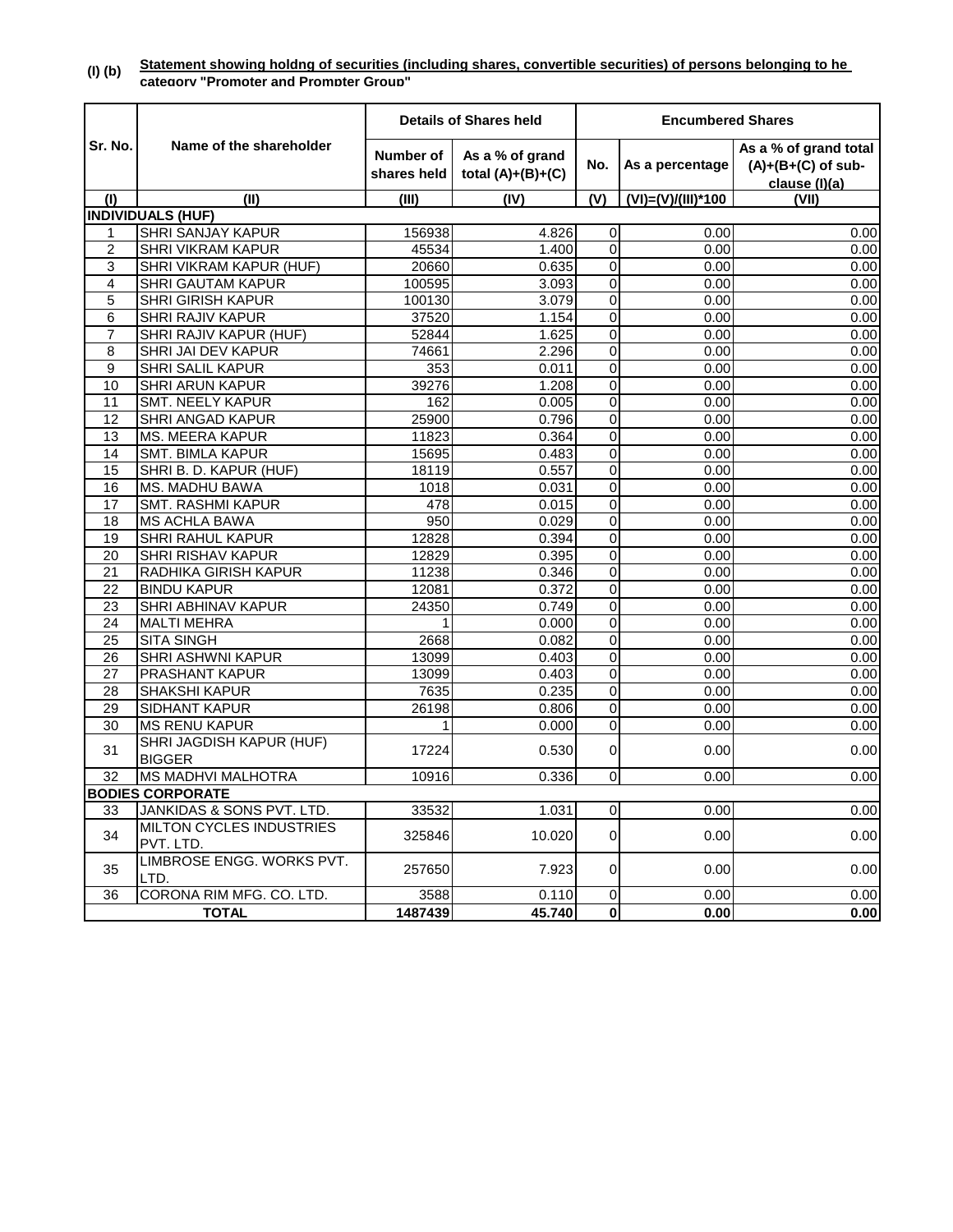### **(1)(C) CATEGORY "PUBLIC" AND HOLDING MORE THAN 1% OF THE TOTAL NUMBER OF STATEMENT SHOWING SHAREHOLDING OF PERSEONS BELONGING TO THE SHARES AS ON 30.06.2012**

| Sr. No. | Name of the Shareholder    | Number of<br><b>Shares</b> | Shares as a percentage of total<br>No. of Shares (i.e. Grand Total<br>$(A)+(B)+(C)$ indicated in<br>Statement at para (I)(a) above |
|---------|----------------------------|----------------------------|------------------------------------------------------------------------------------------------------------------------------------|
|         | MY MONEY SECURITIES LTD.   | 50000                      | 1.538                                                                                                                              |
|         | 2 RUNNER MARKETING PVT LTD | 50000                      | 1.538                                                                                                                              |
|         | 3 NIRMAL M. BANG           | 120530                     | 3.706                                                                                                                              |
|         | 4 RAHUL DHRUV              | 33000                      | 1.015                                                                                                                              |
|         | 5 MUKUL AGRAWAL            | 50000                      | 1.538                                                                                                                              |
|         | 6 VIJAY AGGARWAL           | 50000                      | 1.538                                                                                                                              |
|         | 7 DIPAK KANAYALAL SHAH     | 33000                      | 1.015                                                                                                                              |
|         | 8 HAFEEZ SORAB CONTRACTOR  | 39660                      | 1.220                                                                                                                              |
|         | TOTAL                      | 426190                     | 13.106                                                                                                                             |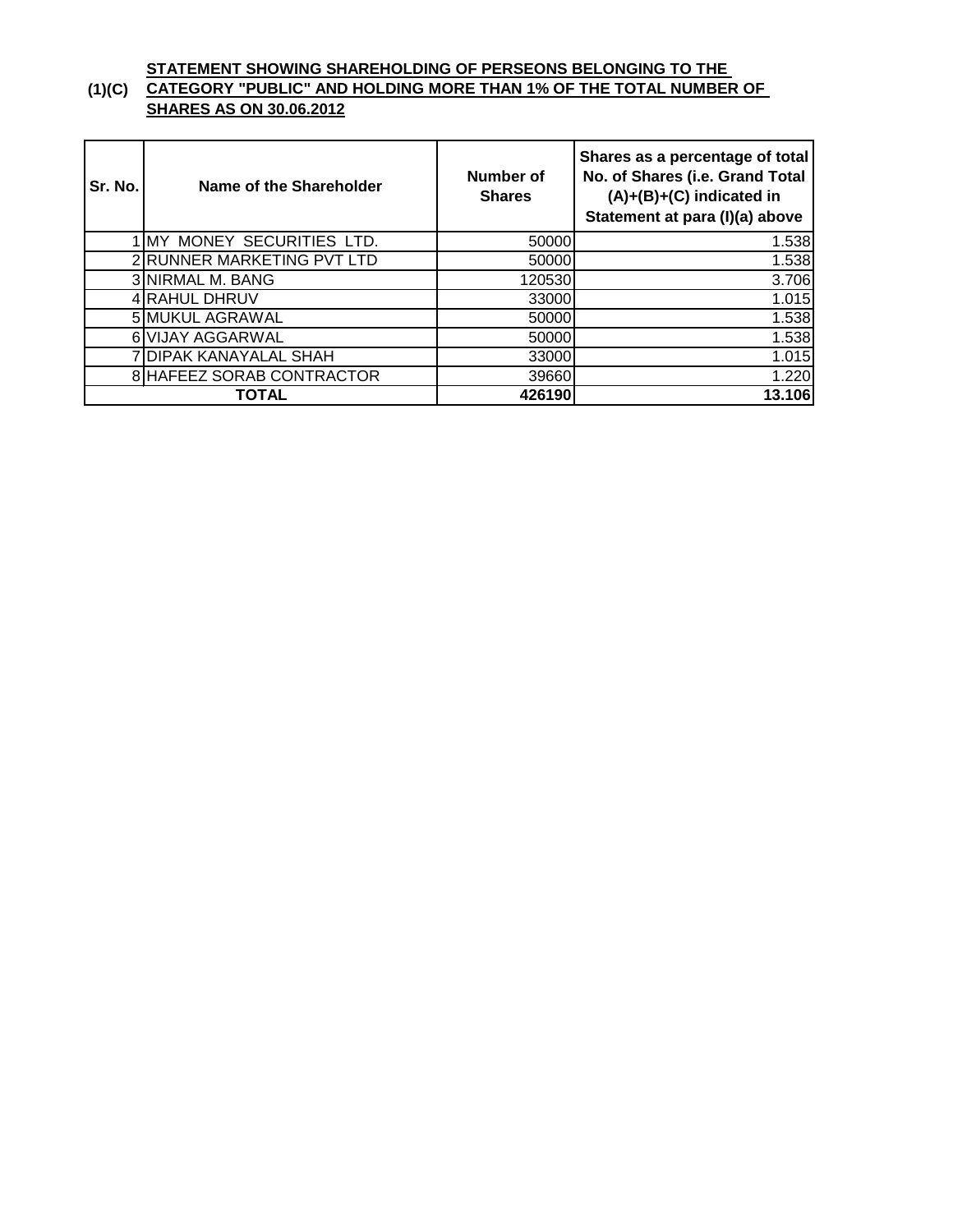#### **(1)(D) STATEMENT SHOWING DETAILS OF LOCKED-IN SHARES AS ON 30.06.2012**

| Sr. No. | Name of the Shareholder | <b>Number of</b><br><b>Shares</b> | Shares as a percentage of total<br>No. of Shares (i.e. Grand Total<br>$(A)+(B)+(C)$ indicated in<br>Statement at para (I)(a) above |
|---------|-------------------------|-----------------------------------|------------------------------------------------------------------------------------------------------------------------------------|
|         |                         |                                   |                                                                                                                                    |
|         |                         |                                   |                                                                                                                                    |
|         | ΤΟΤΑL                   |                                   | NIL                                                                                                                                |

#### **(II)(a) STATEMENT SHOWING DETAILS OF DEPOSITORY RECEIPTS (DRs) AS ON 30.06.2012**

| Sr. No. | Name of the Shareholder | Number of<br><b>Shares</b> | Shares as a percentage of total<br>No. of Shares (i.e. Grand Total<br>$(A)+(B)+(C)$ indicated in<br>Statement at para (I)(a) above |
|---------|-------------------------|----------------------------|------------------------------------------------------------------------------------------------------------------------------------|
|         |                         |                            |                                                                                                                                    |
|         |                         |                            |                                                                                                                                    |
|         | TOTAL                   | <b>NIL</b>                 | <b>NIL</b>                                                                                                                         |

#### **(II)(b) STATEMENT SHOWING HOLDING OF DEPOSITORY RECEIPTS (DRs) WHERE**

| Sr. No. | Name of the Shareholder | <b>Number of</b><br><b>Shares</b> | Shares as a percentage of total<br>No. of Shares (i.e. Grand Total<br>$(A)+(B)+(C)$ indicated in<br>Statement at para (I)(a) above |
|---------|-------------------------|-----------------------------------|------------------------------------------------------------------------------------------------------------------------------------|
|         |                         |                                   |                                                                                                                                    |
|         |                         |                                   |                                                                                                                                    |
|         | ΤΟΤΑL                   | NIL                               | <b>NIL</b>                                                                                                                         |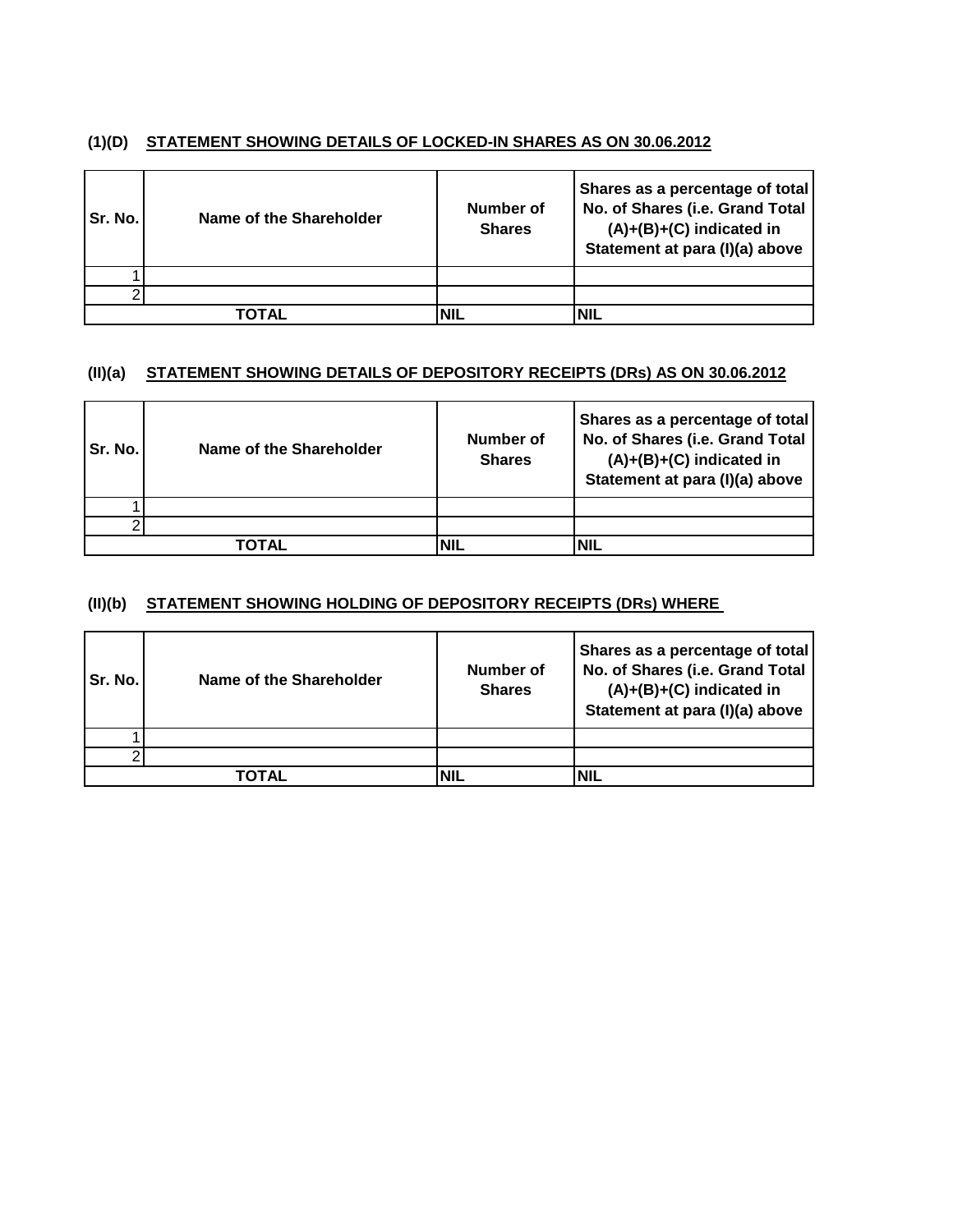**(I)(c)(ii) Statement showing holding of securities (including shares, warrants, convertible securities) of persons (together with PAC) belonging to the category "Public" and holding more than 5% of the total number of shares of the company**

| Sr. No.      | Name(s) of the<br>shareholder(s) and<br>the Persons Acting in<br><b>Concert (PAC) with</b><br>them | <b>Number</b><br>of shares | Shares as a<br>percentage of<br>total number of<br>shares<br>{i.e., Grand Total<br>$(A)+(B)+(C)$<br>indicated in<br><b>Statement at para</b><br>(I)(a)<br>above} | <b>Number</b><br>of<br>warrants | <b>Details of warrants</b><br>As a % total   Number of  <br>number of<br>warrants of<br>the same<br>class | <b>convertible</b><br>securities<br>held | <b>Details of convertible</b><br>securities<br>$%$ w.r.t<br>total<br>number of<br>convertible<br>securities<br>of the same<br>class | <b>Total shares (including)</b><br>underlying shares<br>assuming full conversion of<br>warrants and convertible<br>securities) as a % of diluted<br>share capital |
|--------------|----------------------------------------------------------------------------------------------------|----------------------------|------------------------------------------------------------------------------------------------------------------------------------------------------------------|---------------------------------|-----------------------------------------------------------------------------------------------------------|------------------------------------------|-------------------------------------------------------------------------------------------------------------------------------------|-------------------------------------------------------------------------------------------------------------------------------------------------------------------|
|              |                                                                                                    |                            |                                                                                                                                                                  |                                 |                                                                                                           |                                          |                                                                                                                                     |                                                                                                                                                                   |
| 2            |                                                                                                    |                            |                                                                                                                                                                  |                                 |                                                                                                           |                                          |                                                                                                                                     |                                                                                                                                                                   |
|              |                                                                                                    |                            |                                                                                                                                                                  |                                 |                                                                                                           |                                          |                                                                                                                                     |                                                                                                                                                                   |
|              |                                                                                                    |                            |                                                                                                                                                                  |                                 |                                                                                                           |                                          |                                                                                                                                     |                                                                                                                                                                   |
| <b>TOTAL</b> |                                                                                                    | <b>NIL</b>                 | <b>NIL</b>                                                                                                                                                       | N/A                             | N/A                                                                                                       | N/A                                      | N/A                                                                                                                                 | $\bf{0}$                                                                                                                                                          |